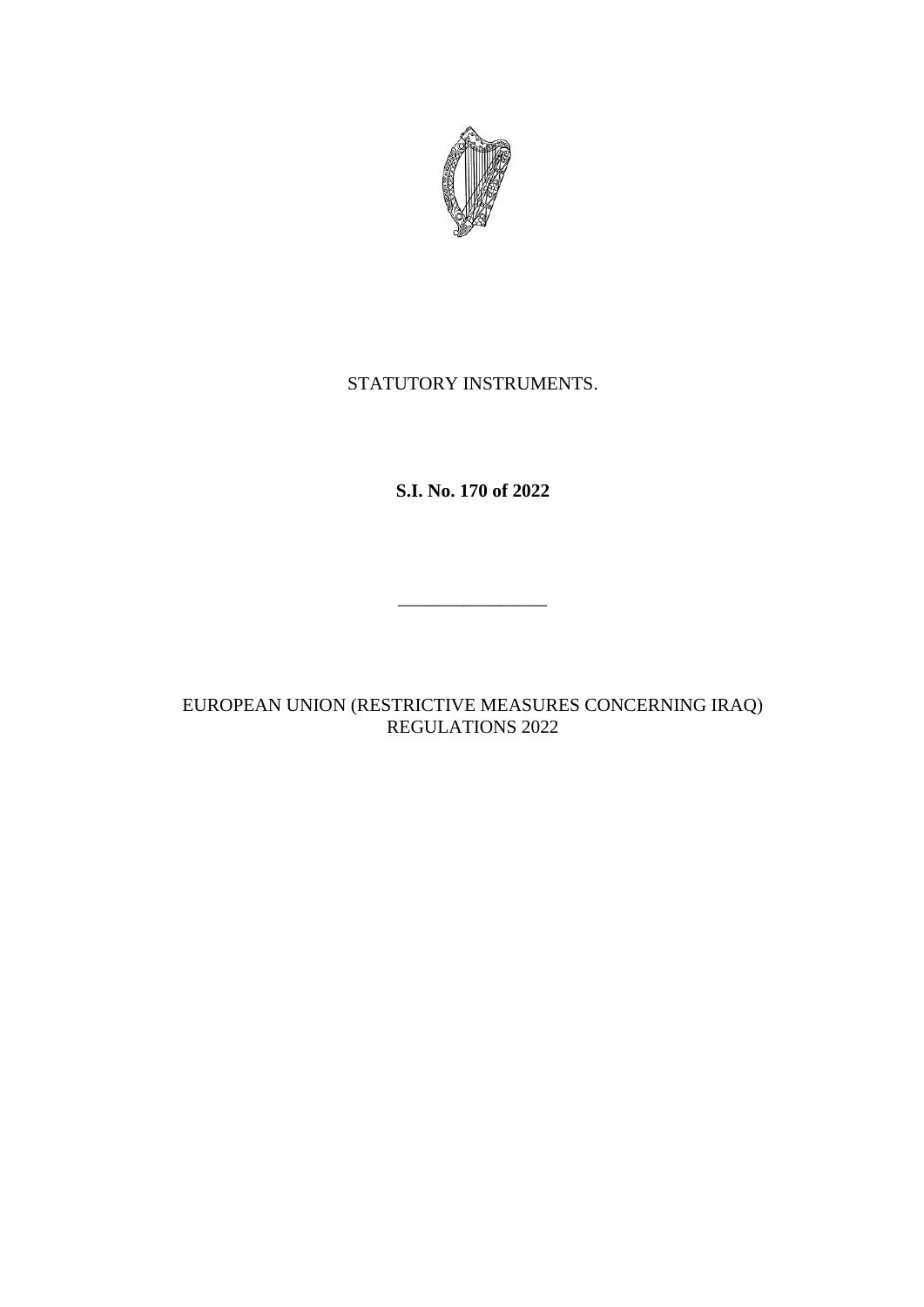## S.I. No. 170 of 2022

## EUROPEAN UNION (RESTRICTIVE MEASURES CONCERNING IRAQ) REGULATIONS 2022

I, PASCHAL DONOHOE, Minister for Finance in exercise of the powers conferred on me by section 3 of the European Communities Act 1972 (No. 27 of 1972) and for the purpose of giving full effect to Council Regulation (EC) No. 1210/2003 of 7 July 2003<sup>1</sup> , as amended, hereby make the following regulations:

1. These Regulations may be cited as the European Union (Restrictive Measures concerning Iraq) Regulations 2022.

## 2. (1) In these Regulations -

"Council Regulation" means Council Regulation (EC) No. 1210/2003 of 7 July  $2003<sup>1</sup>$  as amended by the European acts specified in Schedule 1;

"European act" means an act adopted by an institution of the European Union or an institution of the European Communities.

(2) A word or expression which is used in these Regulations and which is also used in the Council Regulation has, unless the context otherwise requires, the same meaning in these Regulations as it has in the Council Regulation.

3. (1) A person who contravenes a provision of the Council Regulation specified in Part 1 of the Schedule 2 shall be guilty of an offence.

(2) A person who contravenes a condition of an authorisation granted under a provision of the Council Regulation specified in Part 2 of the Schedule 2 shall be guilty of an offence.

- 4. A person who is guilty of an offence under Regulation 3 shall be liable
	- (*a*) on summary conviction, to a class A fine or to imprisonment for a term not exceeding 12 months or both, or
	- (*b*) on conviction on indictment, to a fine not exceeding  $\epsilon$ 500,000 or to imprisonment for a term not exceeding 3 years or both.

5. A competent authority in the State, following such consultation as it considers necessary with other competent authorities, for the purposes of the administration and enforcement of the Council Regulation or these Regulations, may give in writing such directions to a person as it sees fit.

<sup>1</sup> OJ No. L 169, 8.7.2003, p. 6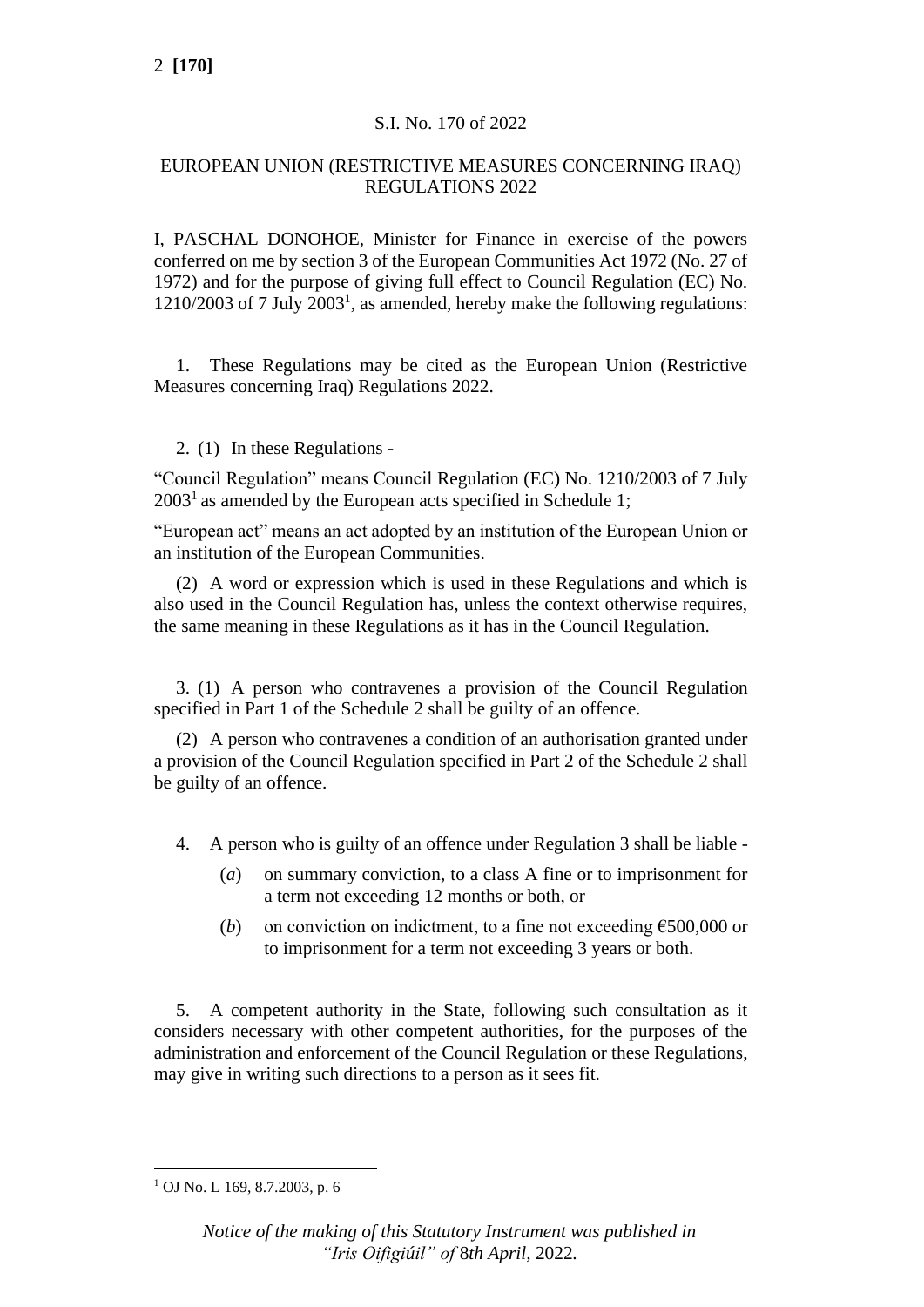6. A person who fails to comply with a direction given under Regulation 5 within the time specified in the direction shall be guilty of an offence and shall be liable on summary conviction to a class A fine or to imprisonment for a term not exceeding 6 months or both.

7. Where an offence under these Regulations is committed by a body corporate and is proved to have been so committed with the consent or connivance of or to be attributable to any neglect on the part of any person, being a director, manager, secretary or other officer of the body corporate, or a person who was purporting to act in such capacity, that person shall, as well as the body corporate, be guilty of an offence and shall be liable to be proceeded against and punished as if he or she were guilty of the first-mentioned offence.

8. (1) Proceedings for an offence under these Regulations in relation to an act committed outside the State may be taken in any place in the State and the offence may for all incidental purposes be treated as having been committed in that place.

(2) Where a person is charged with an offence referred to in paragraph (1), no further proceedings in the matter (other than any remand in custody or on bail) may be taken except by or with the consent of the Director of Public Prosecutions.

- (3) In proceedings for an offence referred to in paragraph (1)
	- (*a*) a certificate purporting to be signed by an officer of the Department of Foreign Affairs and stating that a passport was issued by that Department to a person on a specified date, and
	- (*b*) a certificate that is signed by an officer of the Minister for Justice and stating that, to the best of the officer's knowledge and belief, the person has not ceased to be an Irish citizen,

is evidence that the person was an Irish citizen on the date on which the offence is alleged to have been committed, and is taken to have been signed by the person purporting to have signed it, unless the contrary is shown.

(4) A person who has been acquitted or convicted of an offence in a place outside the State shall not be proceeded against for an offence under these Regulations in relation to an act committed outside the State consisting of the conduct, or substantially the same conduct, that constituted the offence of which the person has been acquitted or convicted.

9. The European Union (Restrictive Measures concerning Iraq) (No.7) Regulations 2021 (S.I. No. 741 of 2021) are revoked.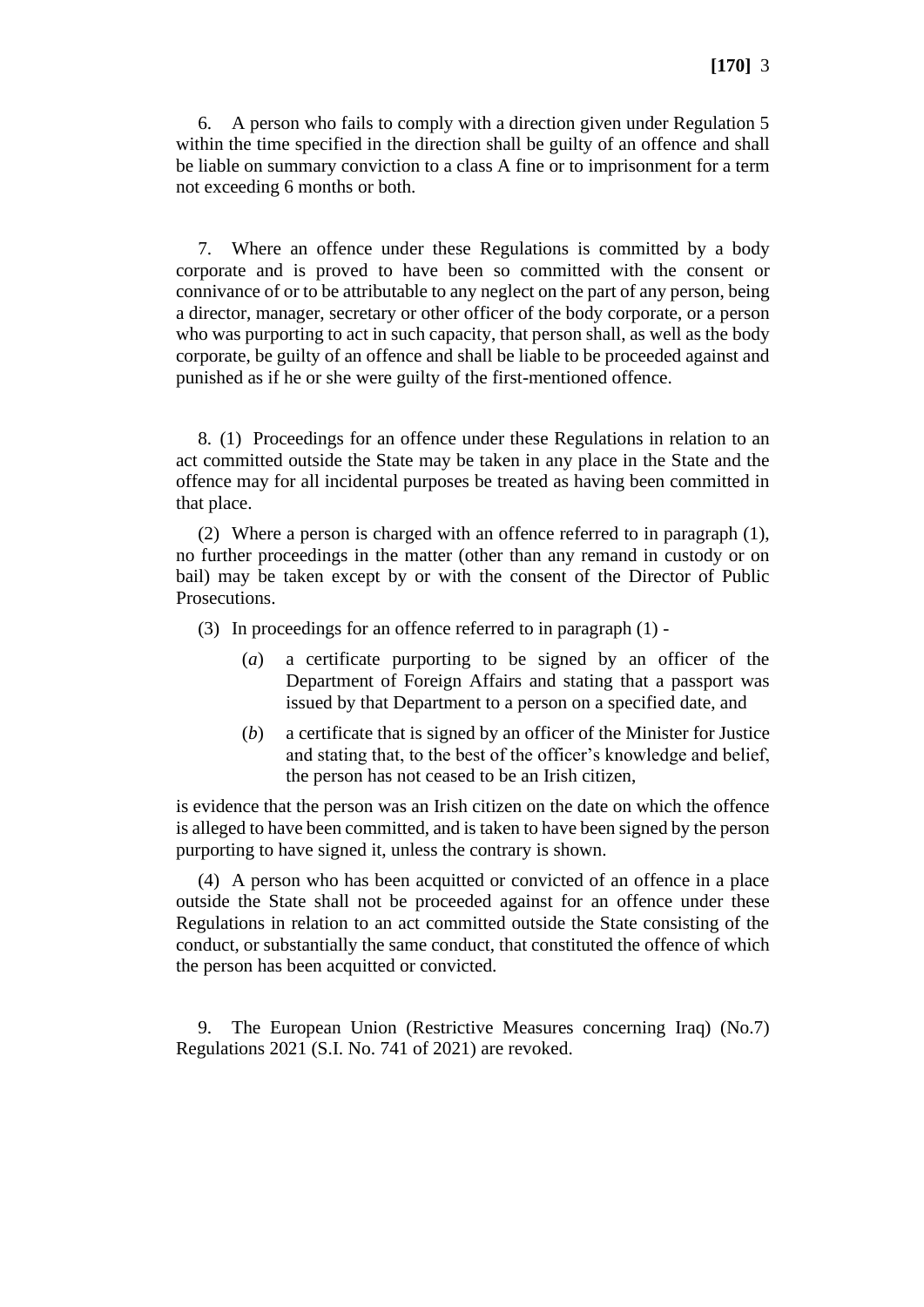# **Schedule 1 Council Regulation**

- 1. Council Regulation (EC) No. 1799/2003 of 13 October 2003<sup>2</sup>
- 2. Commission Regulation (EC) No 2119/2003 of 2 December 2003<sup>3</sup>
- 3. Commission Regulation (EC) No 2204/2003 of 17 December 2003<sup>4</sup>
- 4. Commission Regulation (EC) No 924/2004 of 29 April 2004<sup>5</sup>
- 5. Commission Regulation (EC) No 979/2004 of 14 May 2004<sup>6</sup>
- 6. Commission Regulation (EC) No 1086/2004 of 9 June 2004<sup>7</sup>
- 7. Council Regulation (EC) No 1412/2004 of 3 August 2004<sup>8</sup>
- 8. Commission Regulation (EC) No 1566/2004 of 31 August 2004<sup>9</sup>
- 9. Commission Regulation (EC) No  $1087/2005$  of 8 July  $2005^{10}$
- 10. Commission Regulation (EC) No 1286/2005 of 3 August 2005<sup>11</sup>
- 11. Commission Regulation (EC) No 1450/2005 of 5 September 2005<sup>12</sup>
- 12. Commission Regulation (EC) No 785/2006 of 23 May 2006<sup>13</sup>
- 13. Council Regulation (EC) No 1791/2006 of 20 November 2006<sup>14</sup>
- 14. Council Regulation (EC) No 195/2008 of 3 March 2008<sup>15</sup>
- 15. Council Regulation (EC) No 175/2009 of 5 March 2009<sup>16</sup>
- 16. Council Regulation (EU) No 168/2010 of 1 March 2010<sup>17</sup>
- 17. Council Regulation (EU) No  $131/2011$  of 14 February  $2011^{18}$
- 18. Commission Implementing Regulation (EU) No 88/2012 of 1 February 2012<sup>19</sup>
- 19. Council Regulation (EU) No  $85/2013$  of 31 January  $2013^{20}$

- <sup>6</sup> OJ No. L 180, 15.5.2004, p. 9
- <sup>7</sup> OJ No. L 207, 10.6.2004, p. 10
- <sup>8</sup> OJ No. L 257, 4.8.2004, p. 1

- <sup>12</sup> OJ No. L 230, 7.9.2005, p. 7
- <sup>13</sup> OJ No. L 138, 25.5.2006, p. 7
- <sup>14</sup> OJ No. L 363, 20.12.2006, p. 1
- <sup>15</sup> OJ No. L 59, 4.3.2008, p. 1
- <sup>16</sup> OJ No. L 62, 6.3.2009, p. 1 <sup>17</sup> OJ No. L 51, 2.3.2010, p. 1
- <sup>18</sup> OJ No. L 41, 15.2.2011, p. 1
- <sup>19</sup> OJ No. L 30, 2.2.2012, p. 11
- <sup>20</sup> OJ No. L 32, 1.2.2013, p. 1

<sup>2</sup> OJ No. L 264, 15.10.2003, p. 12

<sup>3</sup> OJ No. L 318, 3.12.2003, p. 9

<sup>4</sup> OJ No. L 330, 18.12.2003, p. 7 <sup>5</sup> OJ No. L 163, 30.4.2004, p. 100

<sup>9</sup> OJ No. L 285, 4.9.2004, p. 6

<sup>10</sup> OJ No. L 177, 9.7.2005, p. 32

<sup>11</sup> OJ No. L 203, 4.8.2005, p. 17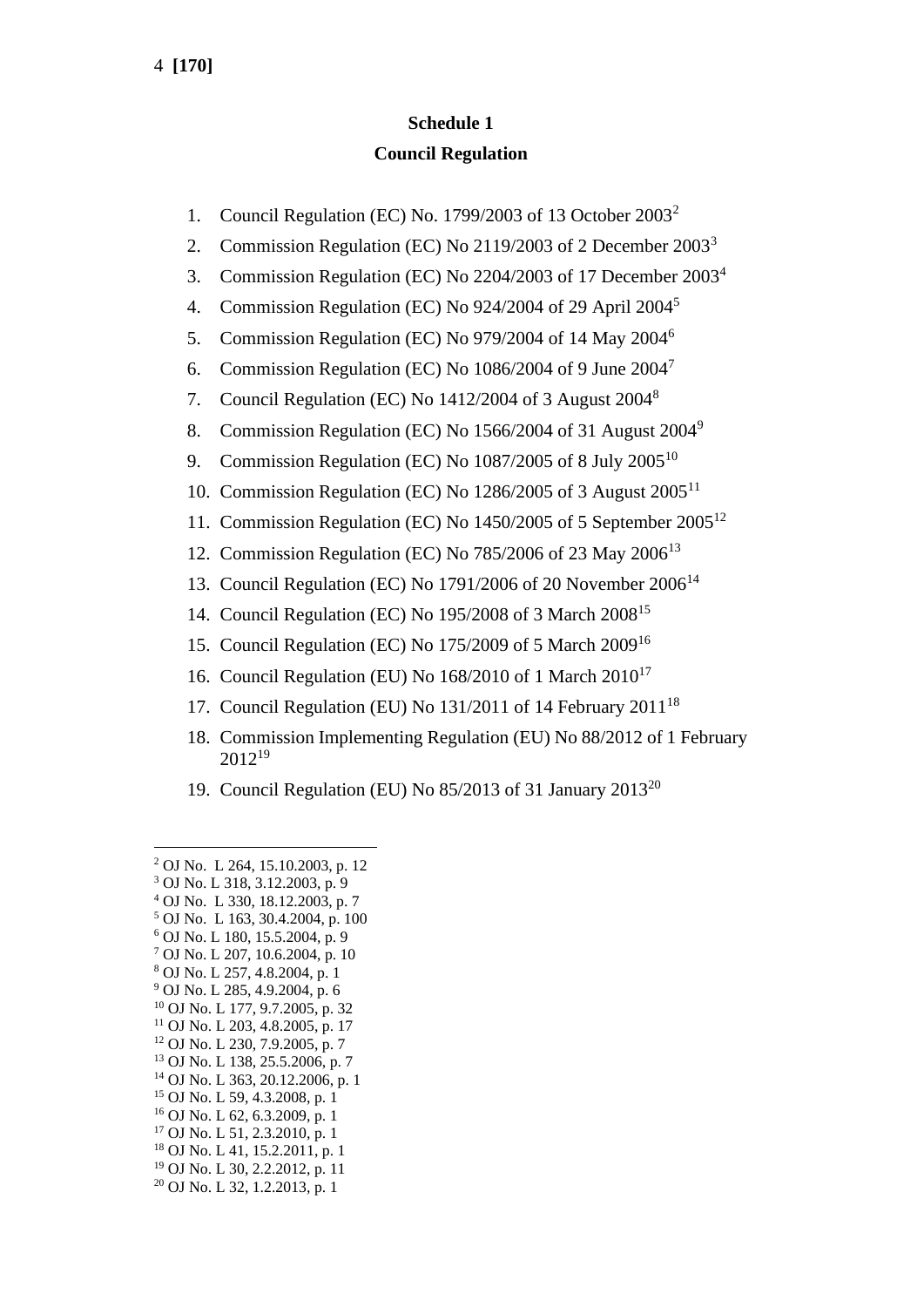- 20. Council Regulation (EU) No 517/2013 of 13 May 2013<sup>21</sup>
- 21. Council Regulation (EU) No 791/2014 of 22 July 2014<sup>22</sup>
- 22. Commission Implementing Regulation (EU) 2016/1398 of 19 August  $2016^{23}$
- 23. Commission Implementing Regulation (EU) 2016/1453 of 5 September  $2016^{24}$
- 24. Commission Implementing Regulation (EU) 2016/1642 of 12 September  $2016^{25}$
- 25. Commission Implementing Regulation (EU) 2016/1695 of 21 September 2016<sup>26</sup>
- 26. Commission Implementing Regulation (EU) 2016/2363 of 21 December 2016<sup>27</sup>
- 27. Commission Implementing Regulation (EU) 2017/44 of 10 January 2017<sup>28</sup>
- 28. Commission Implementing Regulation (EU) 2017/184 of 1 February 2017<sup>29</sup>
- 29. Commission Implementing Regulation (EU) 2017/441 of 13 March 2017<sup>30</sup>
- 30. Commission Implementing Regulation (EU) 2017/2217 of 1 December  $2017^{31}$
- 31. Commission Implementing Regulation (EU) 2018/875 of 15 June 2018<sup>32</sup>
- 32. Commission Implementing Regulation (EU) 2018/979 of 11 July 2018<sup>33</sup>
- 33. Commission Implementing Regulation (EU) 2018/1025 of 19 July 2018<sup>34</sup>
- 34. Commission Implementing Regulation (EU) 2018/1066 of 27 July 2018<sup>35</sup>

<sup>21</sup> OJ No. L 158, 10.6.2013, p. 1 <sup>22</sup> OJ No. L 217, 23.7.2014, p. 5 <sup>23</sup> OJ No. L 227, 20.8.2016, p. 1 <sup>24</sup> OJ No. L 238, 6.9.2016, p. 1 <sup>25</sup> OJ No. L 244, 13.9.2014, p. 9 <sup>26</sup> OJ No. L 256, 22.9.2016, p. 1 <sup>27</sup> OJ No. L 350, 22.12.2016, p. 20 <sup>28</sup> OJ No. L 6, 11.1.2017, p. 36 <sup>29</sup> OJ No. L 29, 3.2.2017, p. 19 <sup>30</sup> OJ No. L 67, 14.3.2017, p. 78 <sup>31</sup> OJ No. L 318, 2.12.2017, p. 23 <sup>32</sup> OJ No. L 154, 18.6.2018, p. 1 <sup>33</sup> OJ No. L 176, 12.7.2018, p. 7 <sup>34</sup> OJ No. L 184, 20.7.2018, p. 1 <sup>35</sup> OJ No. L 192, 30.7.2018, p. 34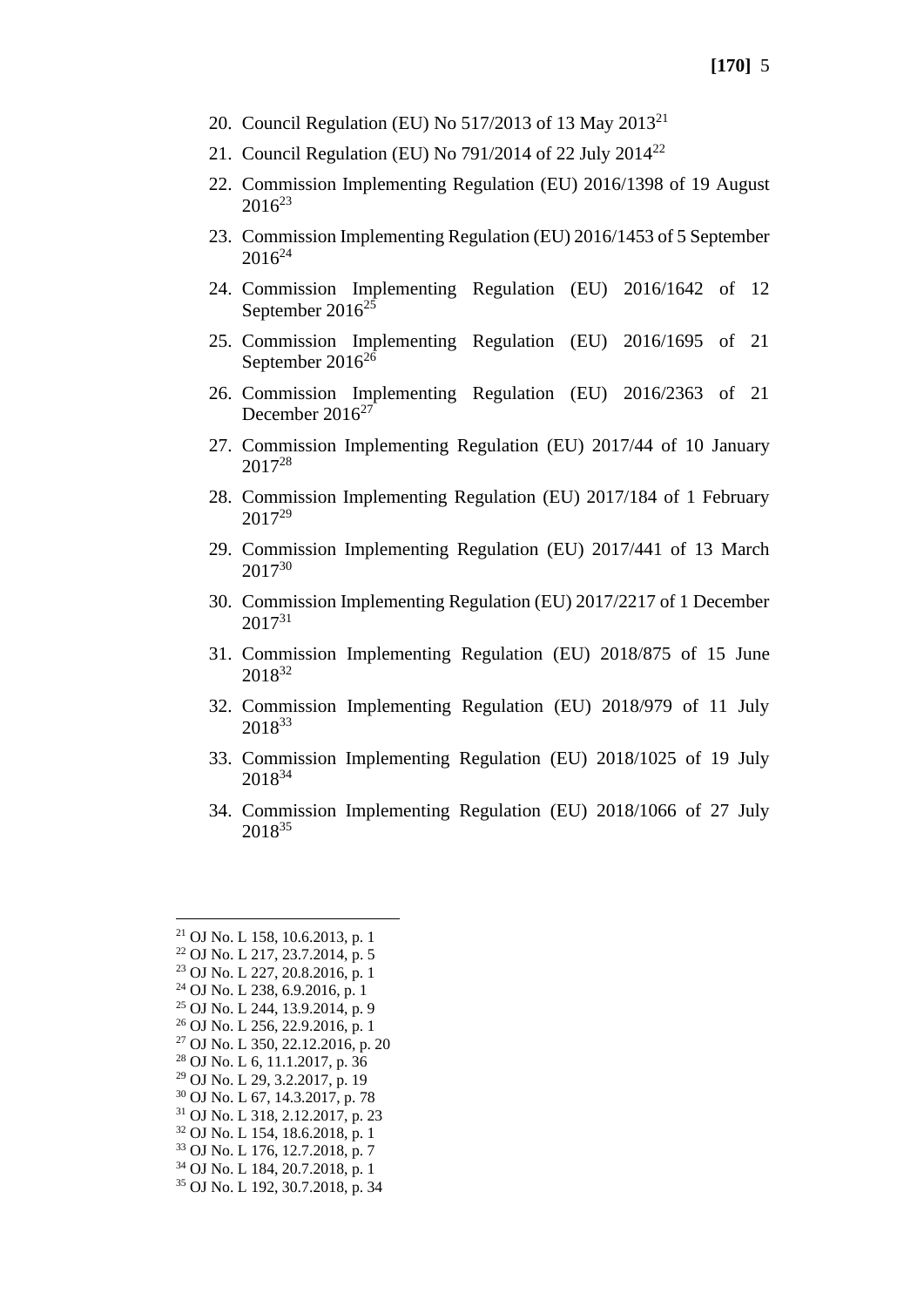- 35. Commission Implementing Regulation (EU) 2018/1124 of 10 August <sup>36</sup>
- 36. Commission Implementing Regulation (EU) 2018/1218 of 6 September <sup>37</sup>
- 37. Commission Implementing Regulation (EU) 2018/1286 of 24 September 2018<sup>38</sup>
- 38. Commission Implementing Regulation (EU) 2018/1302 of 27 September 2018<sup>39</sup>
- 39. Commission Implementing Regulation (EU) 2018/1476 of 3 October <sup>40</sup>
- 40. Commission Implementing Regulation (EU) 2018/1483 of 4 October <sup>41</sup>
- 41. Commission Implementing Regulation (EU) 2018/1661 of 7 November 42
- 42. Commission Implementing Regulation (EU) 2018/1781 of 16 November 2018<sup>43</sup>
- 43. Commission Implementing Regulation (EU) 2019/23 of 7 January <sup>44</sup>
- 44. Commission Implementing Regulation (EU) 2019/51 of 11 January <sup>45</sup>
- 45. Commission Implementing Regulation (EU) 2019/162 of 1 February <sup>46</sup>
- 46. Commission Implementing Regulation (EU) 2019/432 of 18 March <sup>47</sup>
- 47. Commission Implementing Regulation (EU) 2019/567 of 9 April <sup>48</sup>
- 48. Commission Implementing Regulation (EU) 2019/596 of 11 April <sup>49</sup>
- 49. Commission Implementing Regulation (EU) 2019/808 of 20 May <sup>50</sup>

- OJ No. L 10, 14.1.2019, p. 60
- OJ No. L 32, 4.2.2019, p. 1
- OJ No. L 75, 19.3.2019, p. 70
- OJ No. L 99, 10.4.2019, p. 36
- OJ No. L 103, 12.4.2019, p. 24
- *OJ No. L 133, 21.5.2019, p. 8*

OJ No. L 204, 13.8.2018, p. 46

OJ No. L 226, 7.9.2018, p. 3

OJ No. L 240, 25.9.2018, p. 8

OJ No. L 244, 28.9.2018, p. 79

OJ No. L 249, 3.10.2018, p. 1

 OJ No. L 251, 4.10.2018, p. 22 OJ No. L 278, 8.11.2018, p. 16

OJ No. L 292, 19.11.2018, p. 2

OJ No. L 5, 8.1.2019, p. 1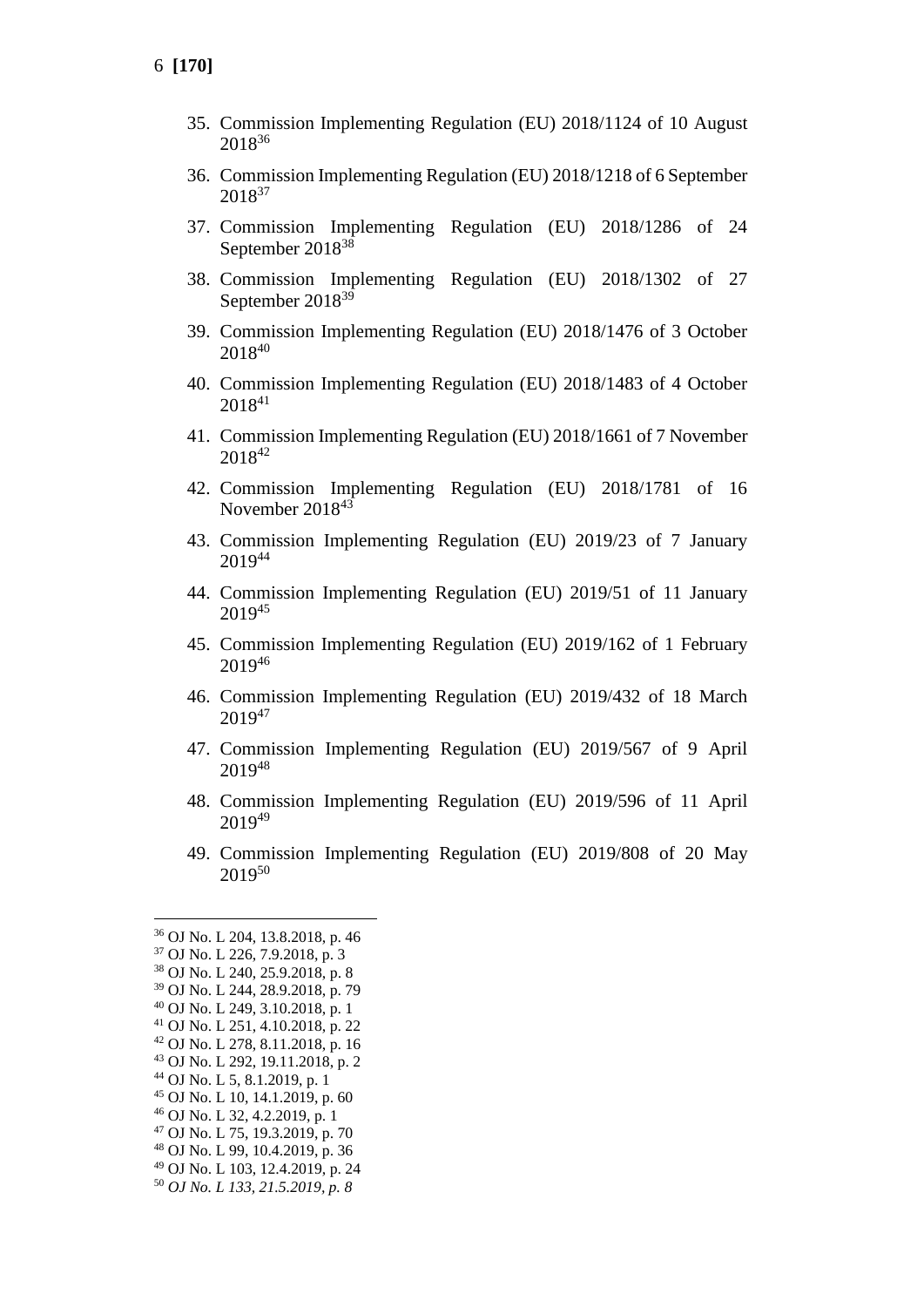- 50. Commission Implementing Regulation (EU) 2019/1103 of 27 June 2019<sup>51</sup>
- 51. Commission Implementing Regulation (EU) 2019/1141 of 3 July 2019<sup>52</sup>
- 52. Commission Implementing Regulation (EU) 2019/1163 of 5 July 2019<sup>53</sup>
- 53. Commission Implementing Regulation (EU) 2019/1853 of 5 November 2019<sup>54</sup>
- 54. Commission Implementing Regulation (EU) 2020/37 of 16 January 2020<sup>55</sup>
- 55. Commission Implementing Regulation (EU) 2020/2003 of 7 December 2020<sup>56</sup>
- 56. Commission Implementing Regulation (EU) 2020/2197 of 21 December 2020<sup>57</sup>
- 57. Commission Implementing Regulation (EU) 2021/53 of 22 January 2021<sup>58</sup>
- 58. Commission Implementing Regulation (EU) 2021/131 of 3 February 202159
- 59. Commission Implementing Regulation (EU) 2021/655 of 21 April 2021<sup>60</sup>
- 60. Commission Implementing Regulation (EU) 2021/1111 of 6 July 2021<sup>61</sup>
- 61. Commission Implementing Regulation (EU) 2021/1472 of 13 September 2021<sup>62</sup>
- 62. Commission Implementing Regulation (EU) 2021/1715 of 24 September 2021<sup>63</sup>
- 63. Commission Implementing Regulation (EU) 2021/2203 of 10 December 2021<sup>64</sup>
- 64. Commission Implementing Regulation (EU) 2022/401 of 8 March 2022<sup>65</sup>

<sup>61</sup> OJ No. L 239, 7.7.2021, p. 22

<sup>64</sup> OJ No. L 446, 14.12.2021, p.32

<sup>51</sup> *OJ No. L 175, 28.6.2019, p. 31*

<sup>52</sup> *OJ No. L 180, 4.7.2019, p. 20*

<sup>53</sup> OJ No. L 182, 8.7.2019, p.33

<sup>54</sup> OJ No. L 285, 6.11.2019, p.7

<sup>55</sup> OJ No. L 13, 17.1.2020, p.13 <sup>56</sup> OJ No. L 412, 8.12.2020, p. 29

<sup>57</sup> OJ No. L 434, 23.12.2020, p. 50

<sup>58</sup> OJ No. L 23, 25.1.2021, p. 16

<sup>59</sup> OJ No. L 40, 4.2.2021, p. 21

<sup>60</sup> OJ No. L 137, 22.4.2021, p. 10

<sup>62</sup> OJ No. L 324, 14.9.2021, p. 1

<sup>63</sup> OJ No. L 342, 27.9.2021, p. 43

<sup>65</sup> OJ No. L 83, 10.03.2022, p.4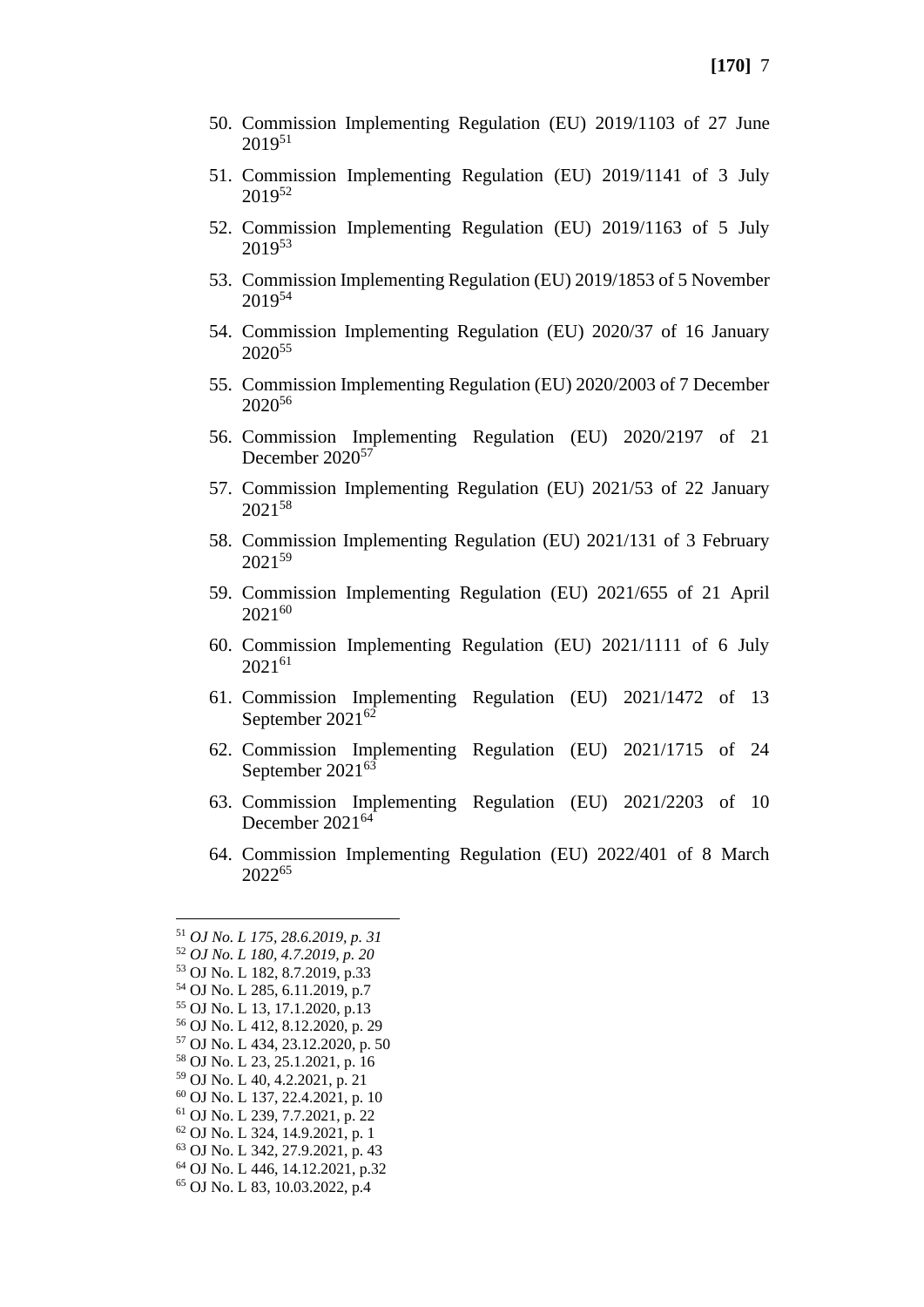#### **Schedule 2**

### **Part 1**

# **Contravention of Provision of Council Regulation**

Article 3(1) Article 4 Article 5(1) Article 7 Article 8(1)

## **Part 2**

## **Authorisation under Provision of Council Regulation**

Article 5(2) Article 6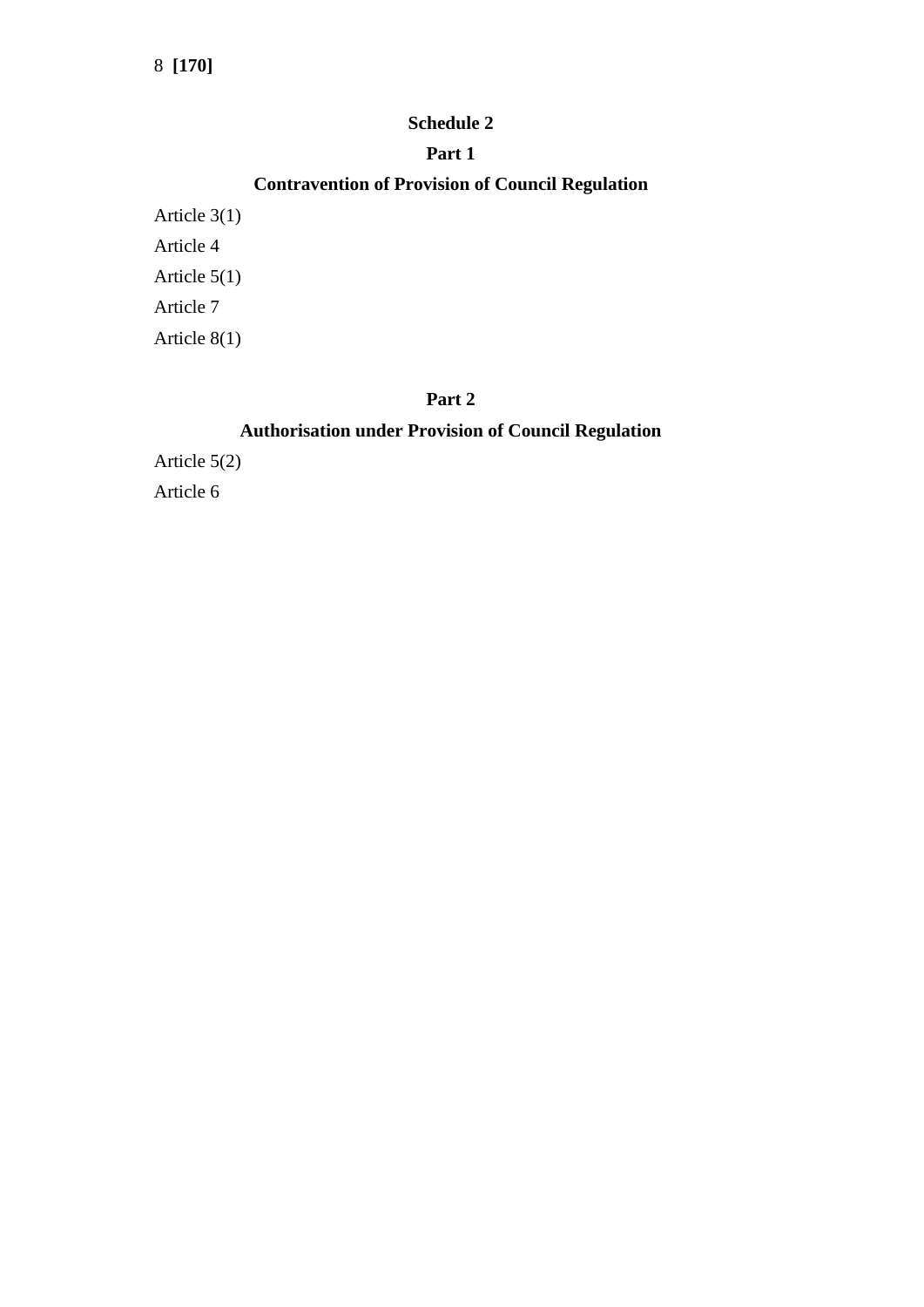

GIVEN under the Official Seal of the Minister for Finance, 21 March, 2022.

PASCHAL DONOHOE, Minister for Finance.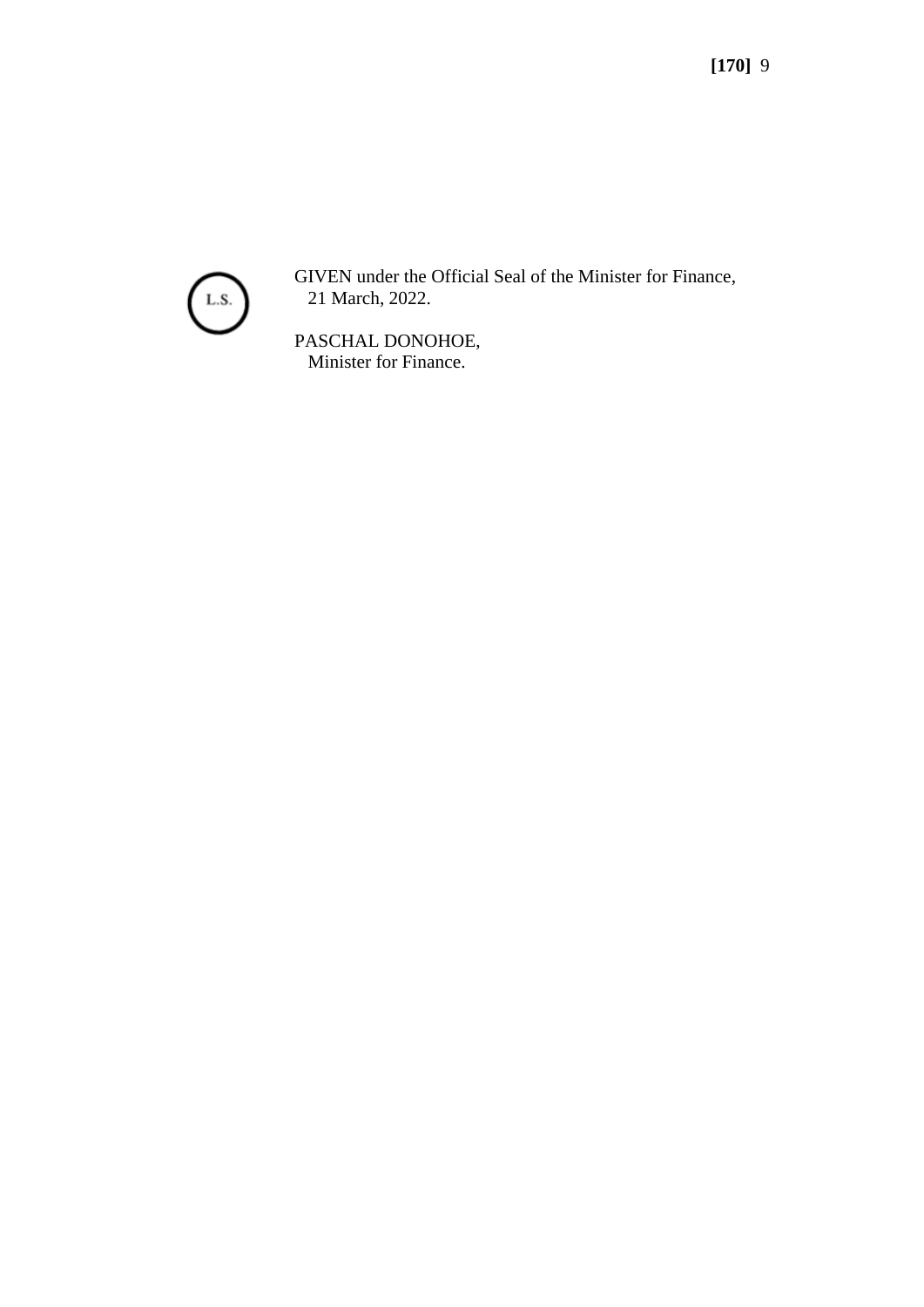## EXPLANATORY NOTE

### (*This note is not part of the Instrument and does not purport to be a legal interpretation*.)

These Regulations provide for the enforcement of restrictive measures contained in Council Regulation (EU) No. 1210/2003 of 7 July 2003, as amended, regarding restrictive measures concerning Iraq.

The Regulations provide that competent authorities of the State may issue directions for the purpose of giving full effect to the sanctions.

The Regulations create offences for breach of the Council Regulation or for failure to comply with the directions of competent authorities of the State with regard to implementation of the sanctions and provides for appropriate penalties.